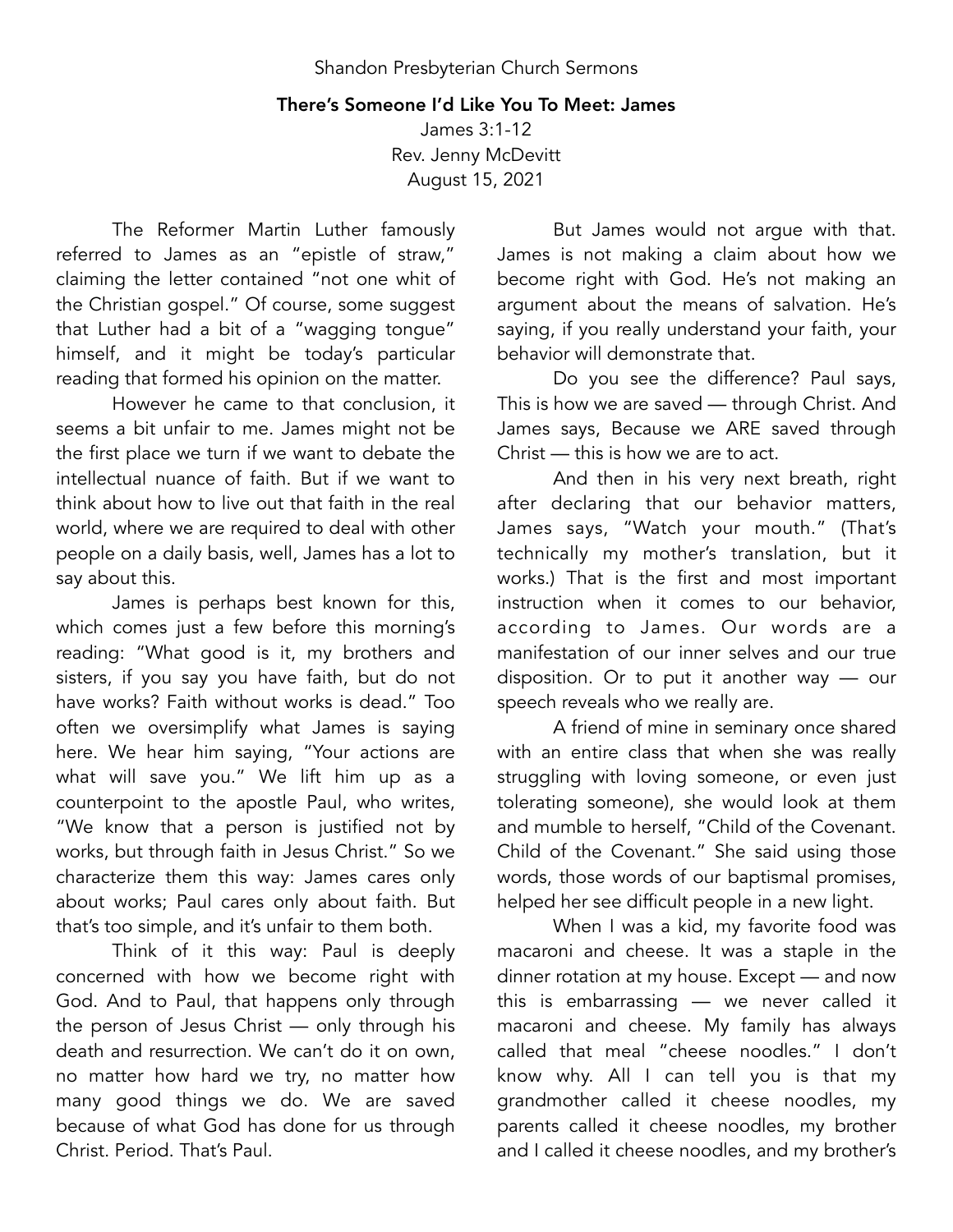children now call it cheese noodles. I remember having dinner at a friend's house, back when I was not quite yet able to read all on my own. My friend's mom asked me if I wanted some macaroni and cheese. "I don't what that is," I said. My friend looked at me funny. "We eat it at your house all the time." She showed me the pan. "Oh!" I said. "Cheese noodles. I would love some cheese noodles." "It's macaroni and cheese," she said. "No," I said. "It's cheese noodles." This went on for some time. Finally her mother showed me the box and sounded out the words with me. Macaroni and cheese. I straightened up to the full height of my fiveyear-old-self. "I don't care what the box says," I told her. "They're cheese noodles."

Even when I was confronted with hard evidence, I was not swayed, because over and over and over again, someone I trusted about these matters, told me that meal was called cheese noodles. So I believed it with everything in me. It's a silly little story. It's a silly little story until you start to think about what else might get taught that way.

Racism, homophobia, Islamaphobia, sexism, self-doubt, fear of our neighbors, fear of a vaccine — all of this is learned behavior.

In her memoir *Educated*, Tara Westover tells her own story of being raised in a radically fundamentalist Mormon home. As a result, Westover never attended school, nor was she home schooled. Nevertheless, she earned her bachelors degree at Bringham Young University, studied at Harvard as a visiting scholar, and earned her PhD in history from Trinity College in Cambridge. These accomplishments ruptured her relationship with her parents, who adamantly opposed formal education as being a dangerous government plot and surely the work of the devil.

Her memoir chronicles the difficulty we all have when we challenge the things we have been taught from a young age, even after we are old enough to learn differently. She remembers talking with her friend Charles

during their undergraduate days: "I told Charles about earning a scholarship that meant I could return for a second year. I'd meant it as a brag, but for some reason my fears came out with it. I said I shouldn't even be in college, that I should be made to finish high school first. Or to at least start it. Charles sat quietly while I talked and didn't say anything for a long time. Then he said, "Are you angry your parents didn't put you in school?" "It was an advantage!" I said, half-shouting, surprising even myself. My response was entirely instinctive. It was like hearing a phrase from a catchy song; I couldn't stop myself from reciting the next line. Charles looked at me skeptically, unable to reconcile that with what I'd said moments before. "Well, I'm angry," he said, "Even if you aren't."

Westover wrote, "I said nothing. I wanted to explain to Charles about the Illuminati and the government plots and the biased, dangerous material that propagated school systems. But the words belonged to my father, and even in my mind they sounded awkward. But rather than doubting the words themselves, I doubted myself, and I was ashamed at my inability to take possession of them. I believed then — and part of me will always believe, even with all of my education that my father's words ought to also be my own."

Whether we welcome it or not, whether we even realize it or not, words wield an incredible amount of power. They shape us and they shape the world around us. We are seeing this played out in our own lives today as the Delta variant runs rampant. Researchers and scientists at the highest levels who have spent lifetimes researching vaccines and efficacies and safety tell us again and again that not only is the vaccine safe, it is our best tool against a virus that has claimed well over 600,000 lives in this country alone. And yet there are some who have sought every public platform possible to spread false claims to the contrary, enough so